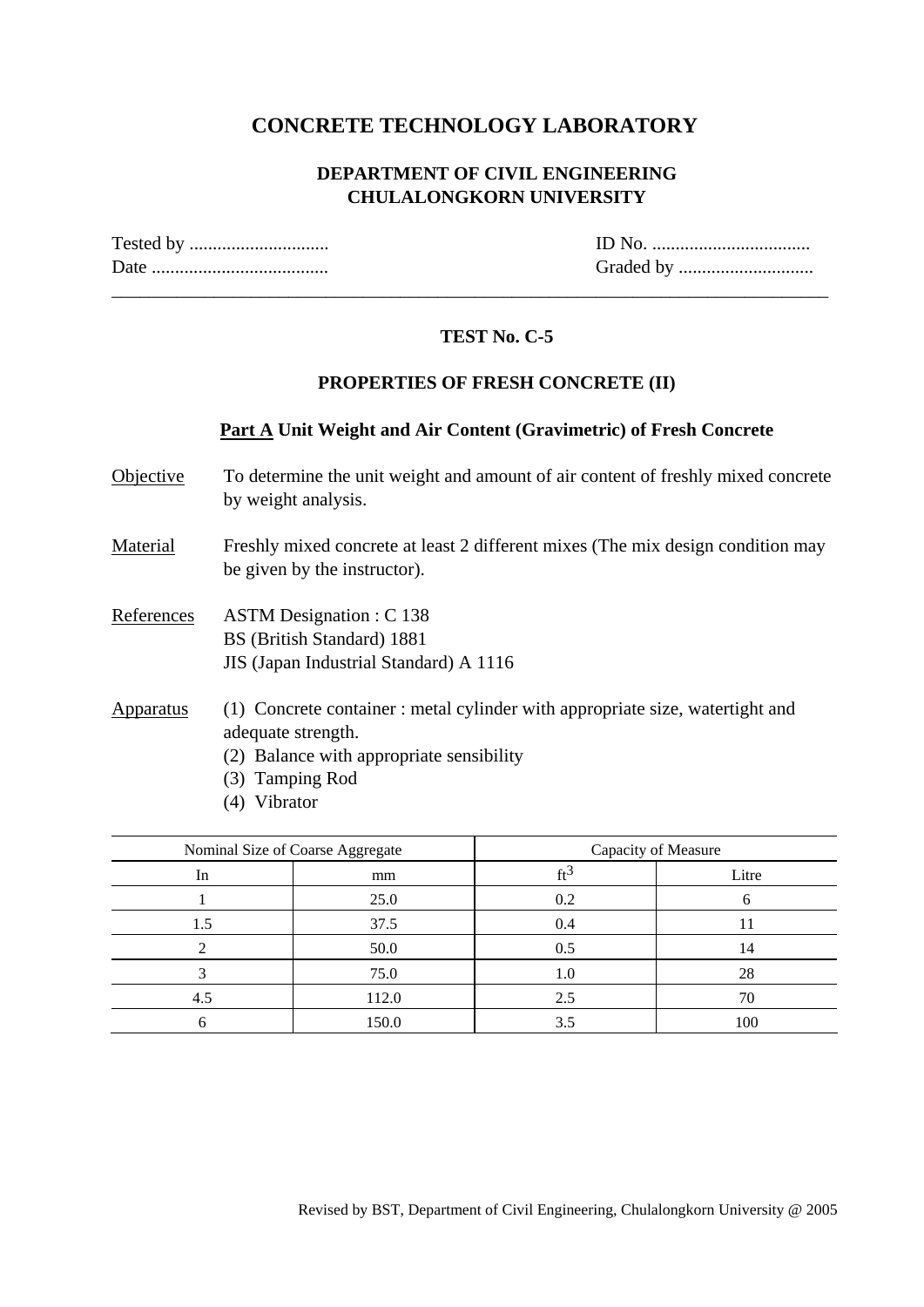#### Procedures

1. Determine the capacity of the container,  $V_c$  by accurately weighing the weight of water required for filling the container. Pour water until it overflows a little, then put a polished glass on the container to remove excessive water. At this time no bubbles shall be seen under the glass plate. The capacity of the container shall be calculated by dividing the weight of water by the density of water.

 2. Place the sample in the container to a depth approximately one third of the depth. Evenly plunge the tamping rod into the sample by the appropriate number of time1. Then tap the outside of the container 10 to 15 times with a wooden hammer.

 3. Add the sample to the depth approximately two-third, and repeat the compaction procedure2. Lastly place the sample to the extend it overflows a little, repeat the compaction and level the surface by removing excessive sample with a metal rule.

 4. Remove the adhered to the outside of the container, then determine the weight of the sample in the container,  $W_c$ .

 5. If the vibrator is used for the compaction process, fill the container with two layers of concrete sample. Each layer have to be vibrated until the large bubbles is disappear. After finishing the compaction of the upper layer, level the surface by removing excessive sample with a metal rule.

6. The unit weight of concrete,  $W_{\mu}$  and the amount of air content, A (%) can be calculated as follows:

$$
W_{u} = \frac{W_{c}}{V_{c}}
$$

$$
A = \frac{\left(\frac{W}{V}\right) - W_{u}}{\left(\frac{W}{V}\right)} * 100
$$

where W is total weight of concrete material per 1  $m<sup>3</sup>$  (kg) and V is the total absolute volume of concrete material per 1  $m<sup>3</sup>$  which can be obtained by dividing their respective weight (kg) by their respective specific gravity (Test No. C-1, C-2 and C-3) multiplied by 1000.

<sup>&</sup>lt;sup>1</sup> 10 times for the container with inside diameter of 14 cm.

 <sup>25</sup> times for the container with inside diameter of 24 cm. 50 times for the container with inside diameter of 35 cm.

<sup>&</sup>lt;sup>2</sup> The depth of plunging the tamping rod into the sample shall approximately be the thickness of each layer of the sample.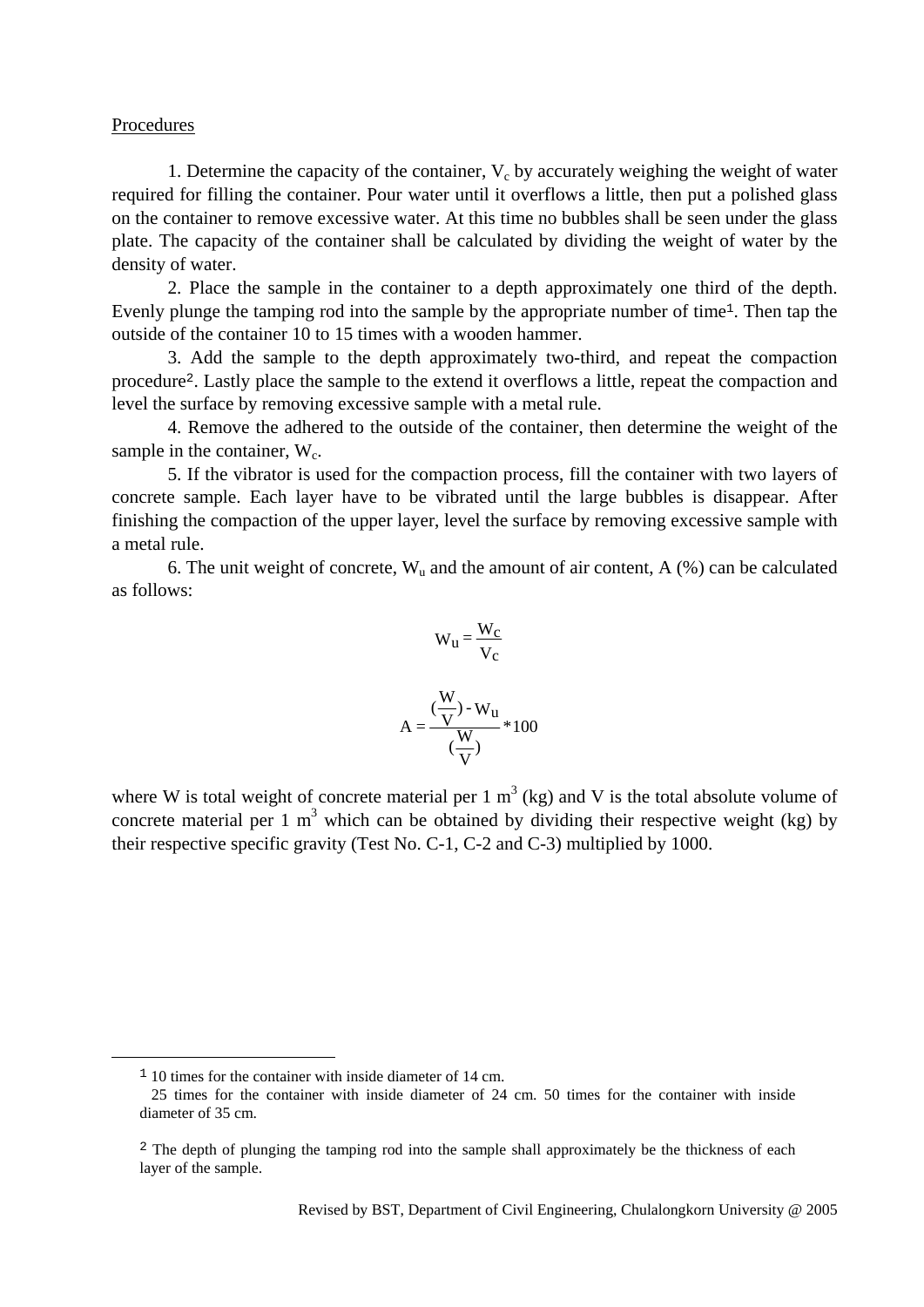#### **Part B Bleeding of Concrete**

| Objective  | To determine the relative quantity of mixing water that will bleed from a sample<br>of freshly mixed concrete.                                                                                                                                                                                                                                                                                                                                           |
|------------|----------------------------------------------------------------------------------------------------------------------------------------------------------------------------------------------------------------------------------------------------------------------------------------------------------------------------------------------------------------------------------------------------------------------------------------------------------|
| Material   | Freshly mixed concrete.                                                                                                                                                                                                                                                                                                                                                                                                                                  |
| References | <b>ASTM Designation : C 232</b><br>JIS (Japan Industrial Standard) A 1123                                                                                                                                                                                                                                                                                                                                                                                |
| Apparatus  | (1) Container: A metal container of approximately $\frac{1}{2}$ ft <sup>3</sup> capacity having an<br>inside diameter of $10 \pm \frac{1}{4}$ in (254 $\pm$ 6.4 mm) and an inside height of $11 \pm \frac{1}{4}$ in<br>$(279 \pm 6.4 \text{ mm})$<br>(2) Balance which sufficient capacity to determine the mass of the load required<br>with an accuracy of 0.5%<br>(3) Glass Graduate approximately 100 ml capacity.<br>$(4)$ Pipet<br>(5) Tamping Rod |

#### Significance and Use

 1. This test method provides procedures to be used for determining the effect of variables of composition, treatment, environment or other factors in the bleeding of concrete. It may also be used to determine the conformance of a product or treatment with a requirement relating to its effect on bleeding of concrete.

 2. For a sample consolidated by rodding only and tested without further disturbance, thus simulating conditions in which the concrete, after placement, is not subjected to intermittent vibration.

 3. For a sample consolidated by vibration and tested without further intermittent period of vibration, thus simulating conditions in which the concrete, after being placed, is subjected to intermittent vibration.

#### Procedures

 1. Place the sample in the container to a depth approximately one third of the depth. Evenly plunge the tamping rod into the sample by 25 times. Then tap the outside of the container 10 to 15 times with a wooden hammer.

 2. Add the sample to the depth approximately two-third, and repeat the compaction procedure. Lastly place the sample to the top layer, repeat the compaction. Level the top surface to a reasonably smooth surface by a minimum amount of troweling. The top surface should be 3  $\pm$  0.3 cm below the edge of the container when leveled.

 3. Immediately after troweling, record the time and ambient temperature. Determine the mass of the container and its content. Place the specimen on a level platform or floor free of vibration and cover the container to prevent evaporation of the bleed water.

 4. Draw of the water that has accumulated on the surface by pipet at 10 min intervals for the first 40 min and at 30 min intervals thereafter until cessation of bleeding. To Facilitate the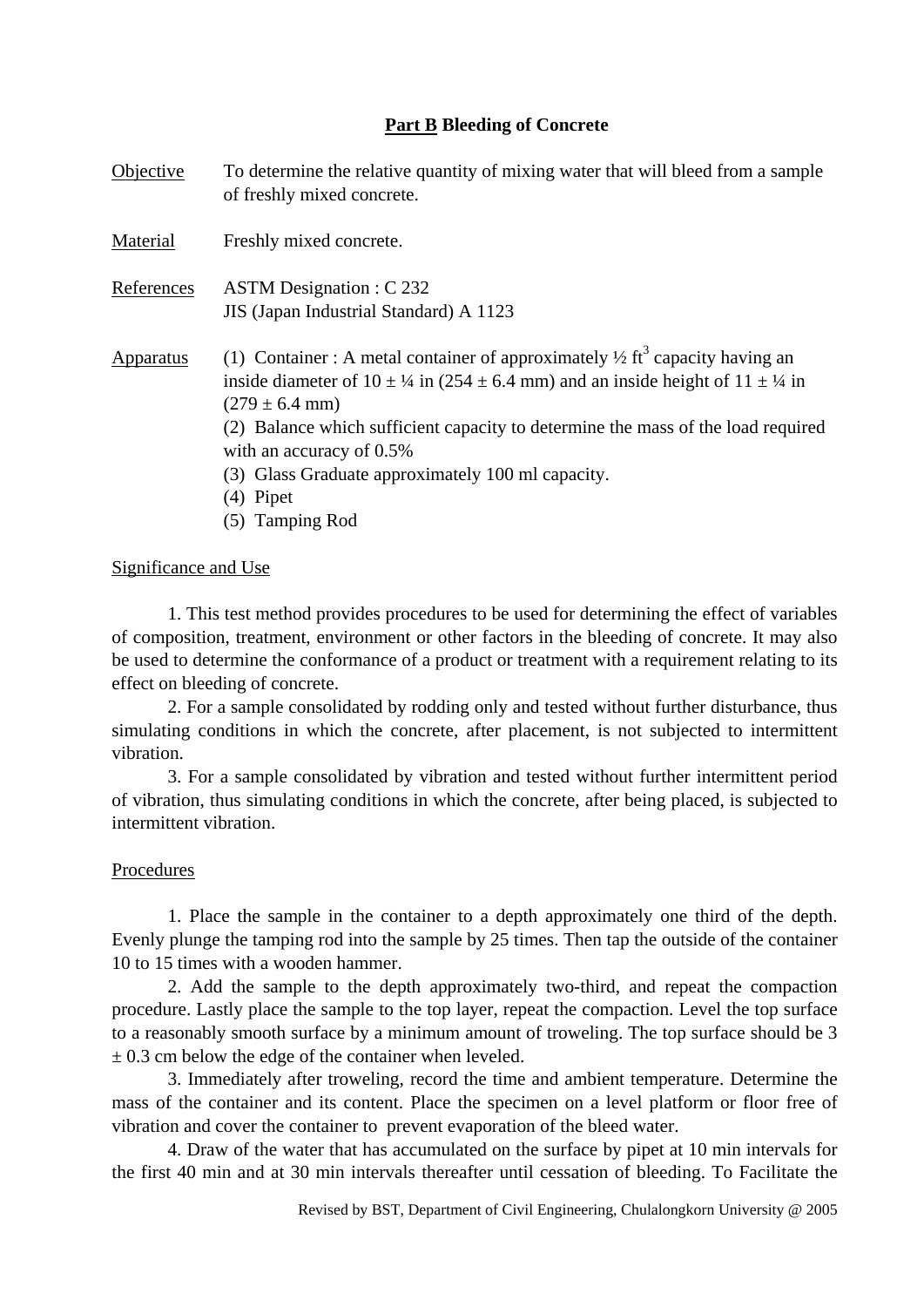collection of bleeding water, tilt the specimen carefully by placing a block approximately 2 in (50 mm) thick under one side of the container 2 min prior to each time the water is withdrawn.

 5. After each withdrawal, transfer the water to glass graduate through the filter paper in order to exclude the material present other than water. Record the accumulated quantity and the weight of water after each transfer.

6. Calculate the volume of bleeding water per unit area of surface, V as follows:

$$
V=\frac{V_b}{A}
$$

where  $V_b$  is volume of bleeding water measured during the selected time interval, ml and A is the area of exposed concrete.

 7. Calculate the accumulated bleeding water, expressed as a percentage of the net mixing water contained within the test specimen as follows:

$$
Bleading = \frac{WD}{wS} * 100
$$

where W is total weight of the batch (kg), D is weight of bleeding water (g), w is net mixing water (kg) and S weight of the sample (g)

#### **Part C Time of Setting of Concrete Mixtures by Penetration Resistance**

- Objective To determine the time of setting of concrete with slump greater than zero by means of penetration resistance.
- Material Freshly mixed concrete.
- Reference ASTM Designation : C 403

Apparatus (1) Container for mortar specimens : The minimum lateral dimension shall be 6 in (152 mm) and the height at least 6 in.

- (2) Penetration Resistance Apparatus<sup>3</sup>
- (3) Tamping Rod
- (4) Pipet

 <sup>3</sup> Spring reaction-type or hydraulic reaction-type with removable needles of 645, 323, 161, 65, 32 and 16  $\frac{1}{2}$ . Each needle shank shall be scribe peripherally at a distance 1 in (25 mm) above the bearing face.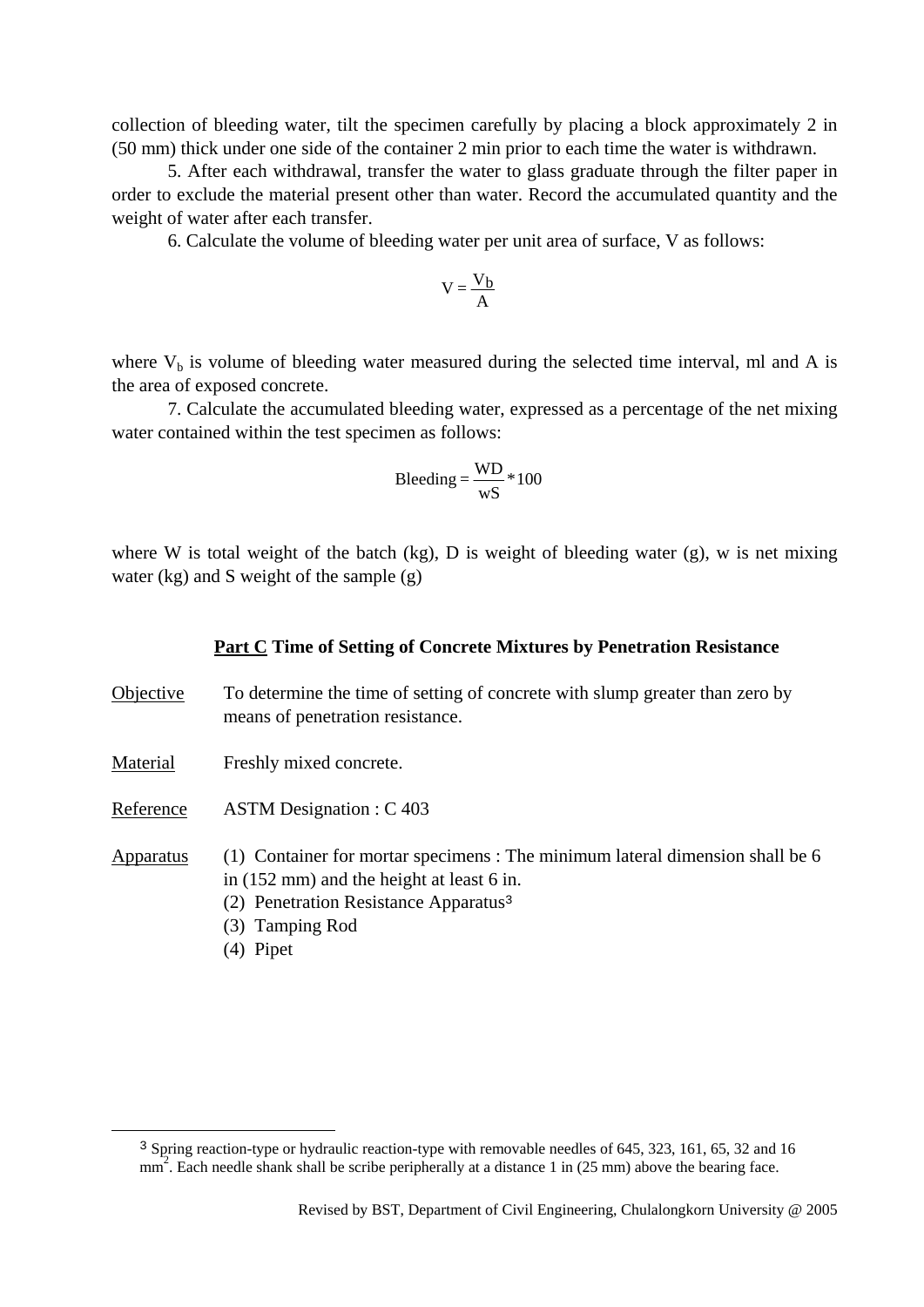#### Significance and Use

 1. Since the setting time of concrete is a gradual process, any definition of time of setting must necessarily be arbitrary. In this test method, the times required for the mortar to reach specificed values of resistance to penetration are used to define times of setting.

 2. This test method can be used to determine the effects of variables, such as brand, type and content of cementatious material, water content, and admixtures, upon the time of setting of concrete. This test method may also be used to determine compliance with specified time of setting requirements.

 3. This test method may also be applied to prepared mortars and grouts. However, when the setting time of concrete is desired, the test shall be performed on mortar sieved from the concrete mixture and not on a prepared mortar intended to simulate the mortar fraction of the concrete; it has been shown that the initial and final setting times may be increased when using the prepared mortar.

#### Procedures

 1. Obtain the representative sample of fresh concrete with sufficient volume of mortar to fill the test container to the depth at least  $5\frac{1}{2}$  in<sup>4</sup>. Determine and record the slump. The ambient temperature and humidity should also be recorded.

 2. Remove essentially all of the mortar from the sample of concrete by sieving it through a No.4 (4.75 mm) sieve onto a nonabsorbent surface.

 3. Thoroughly remix the mortar by hand. Place the mortar into the container by using a single layer. Consolidate the mortar to eliminate air pockets in the specimen by rod the mortar once for each 1 in<sup>2</sup> (645 mm<sup>2</sup>) of top surface area of the specimen and distribute the strokes uniformly over the cross section of the specimen and level the top surface. The mortar surface shall be at least  $\frac{1}{2}$  in (13 mm) below the top edge of the container.

 4. Remove the bleeding water from the surface of the mortar specimen prior to make a penetration test by means of pipet or suitable instrument.

 5. Insert a needle of appropriate size, depending upon the degree of setting of the mortar, in the penetration resistance apparatus and bring the bearing surface of the needle into contact with the mortar surface.

 6. Gradually and uniformly apply a vertical force downward on the apparatus until the needle penetrates the mortar to a depth of 1 in  $(25 \pm 1.5 \text{ mm})$  as indicated by the scribe mark with in  $10 \pm 2$  sec. Record the force required.

 7. Calculate the penetration resistance by dividing the recorded force by the bearing area of the needle. In subsequent tests take care to avoid areas where the mortar has been disturbed by previous tests. The clear distance between needle impressions shall be at least two diameters of the needle being used, but not less than  $\frac{1}{2}$  in (13 mm). The clear distance between any needle impression and the side of the container shall be not less than 1 in (25 mm).

 8. Prepare a graph of penetration resistance as the ordinate versus elapsed time as abscissa. The graph may be prepared by either normal scale or log-log scale. By fitting a smooth curve, determine the initial setting and final setting. The time of initial setting and final setting

 <sup>4</sup> At least one specimen for each mix proportion.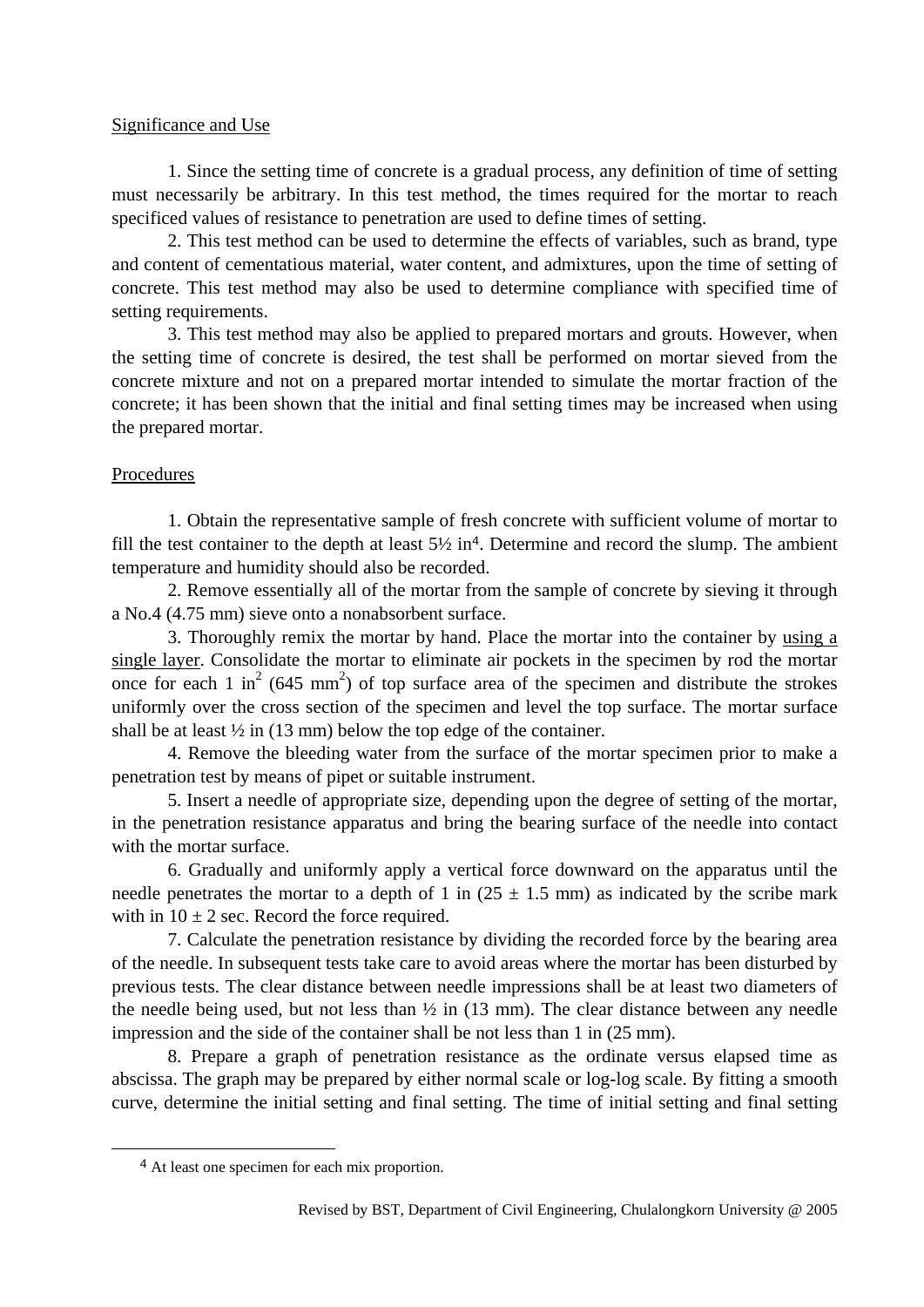are defined as the time when the penetration resistance reach 500 psi (3.5 MPa) and 4000 psi (27.6 MPa) respectively.

 9. Not less than six penetration resistance determinations shall be made in each time of setting test and the time interval between penetration resistance determinations shall be such as to give a satisfactory curve of penetration resistance versus elapsed time.

#### **Sketch all necessary figures about the test**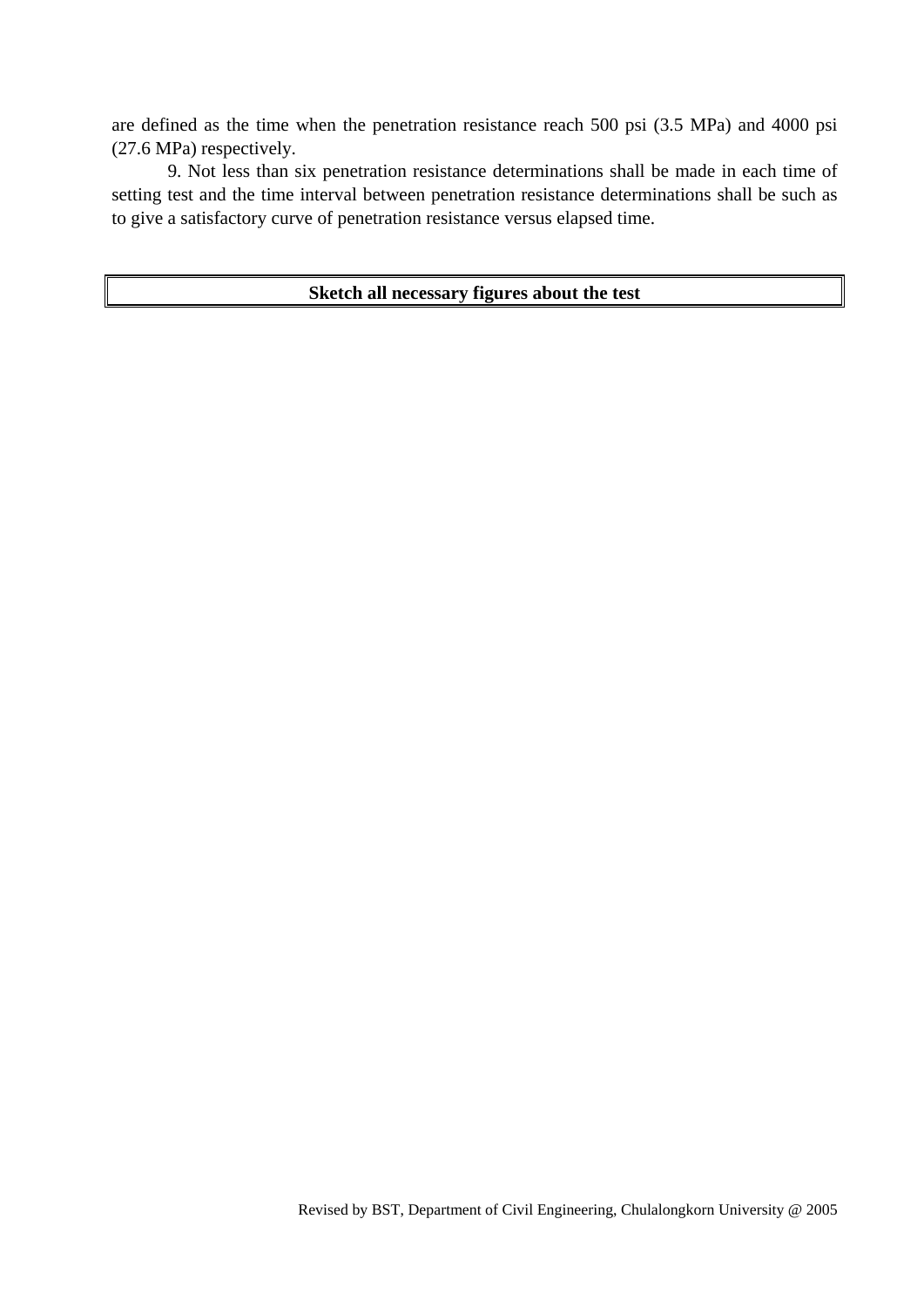## **Experimental Data and Results**

| Specific gravity of cement           |  |
|--------------------------------------|--|
| Specific gravity of coarse aggregate |  |
| Specific gravity of fine aggregate   |  |
| Volume of concrete container         |  |

| Weight $(kg/m3)$ | Mix No. 1 | Mix No. 2 | Mix No. 3 |
|------------------|-----------|-----------|-----------|
| Coarse aggregate |           |           |           |
| Fine aggregate   |           |           |           |
| Cement           |           |           |           |
| Water            |           |           |           |
| S/A              |           |           |           |
| W/C              |           |           |           |
| Admixture        |           |           |           |

# Part A Unit Weight and Air Content (Gravimetric) of Fresh Concrete

| Weight                 | Mix No.1 |                | Mix No.2       | Mix No.3 |   |  |
|------------------------|----------|----------------|----------------|----------|---|--|
|                        |          | $\overline{2}$ | $\overline{2}$ |          | 2 |  |
| Container              |          |                |                |          |   |  |
| $Concrete + container$ |          |                |                |          |   |  |
| Concrete               |          |                |                |          |   |  |
| Concrete material, W   |          |                |                |          |   |  |
| Absolute volume, V     |          |                |                |          |   |  |
| Unit weight, $W_u$     |          |                |                |          |   |  |
| Air content $(\%)$     |          |                |                |          |   |  |
| Average unit weight    |          |                |                |          |   |  |
| Average air content    |          |                |                |          |   |  |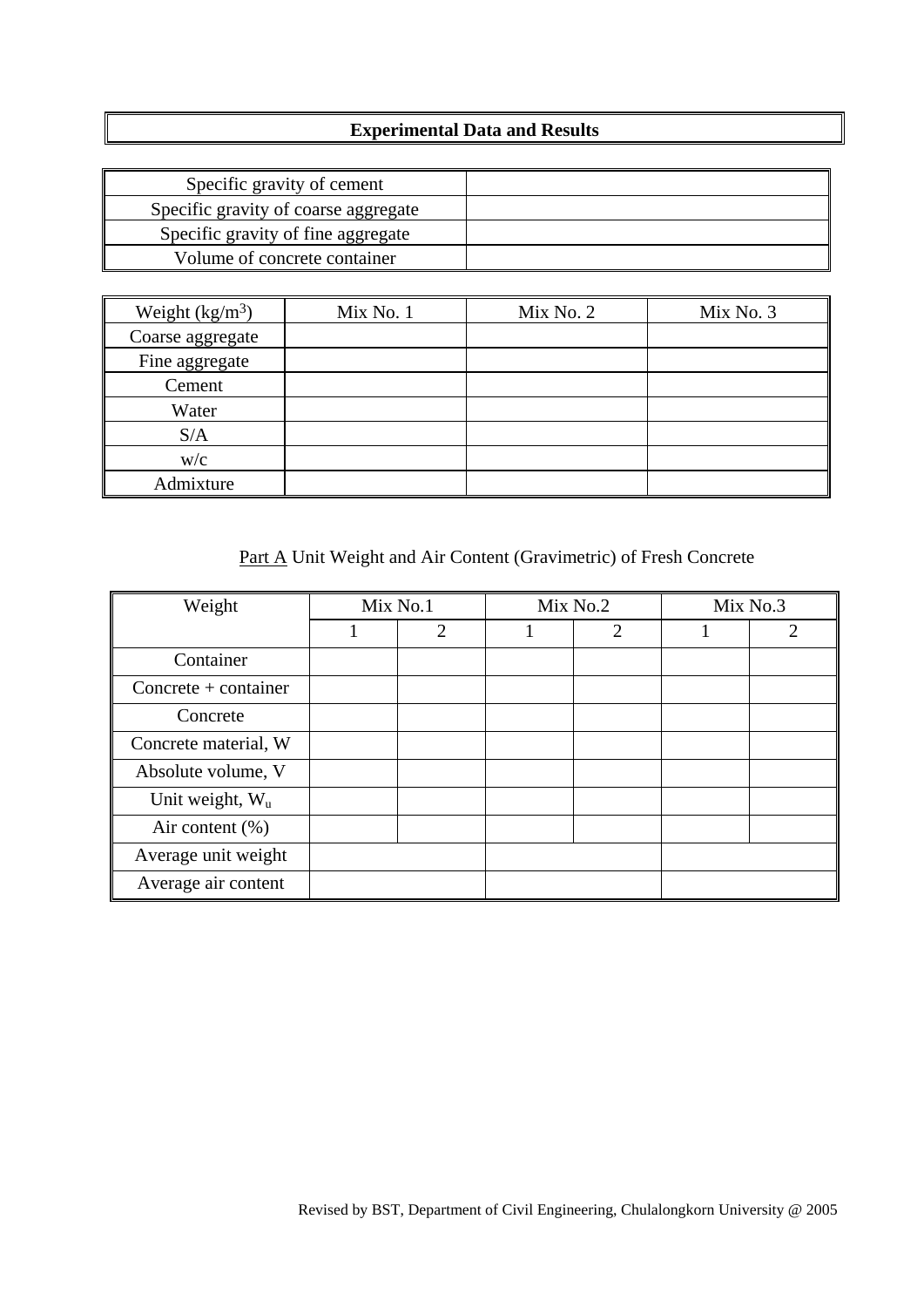|  |  | <b>Part B</b> Bleeding of Concrete |
|--|--|------------------------------------|
|--|--|------------------------------------|

|       |                                                            | Mix No. 1    |                       |          |       |                                                            | Mix No. 2    |                       |                          |                      |                                                            | Mix No. 3 |                        |          |
|-------|------------------------------------------------------------|--------------|-----------------------|----------|-------|------------------------------------------------------------|--------------|-----------------------|--------------------------|----------------------|------------------------------------------------------------|-----------|------------------------|----------|
|       | Weight of sample (g)                                       |              |                       |          |       | Weight of sample (g)                                       |              |                       |                          | Weight of sample (g) |                                                            |           |                        |          |
|       | Ambient temperature (°C)                                   |              |                       |          |       | Ambient temperature (°C)                                   |              |                       | Ambient temperature (°C) |                      |                                                            |           |                        |          |
| Time  | Volume                                                     | Weight       | $\mathbf{V}$          | Bleeding | Time  | Volume                                                     | Weight       | $\mathbf{V}$          | Bleeding                 | Time                 | Volume                                                     | Weight    | $\mathbf V$            | Bleeding |
| (min) | (ml)                                                       | (g)          | (ml/cm <sup>2</sup> ) | (% )     | (min) | (ml)                                                       | (g)          | (ml/cm <sup>2</sup> ) | (% )                     | (min)                | (ml)                                                       | (g)       | $\text{m}/\text{cm}^2$ | (% )     |
|       |                                                            |              |                       |          |       |                                                            |              |                       |                          |                      |                                                            |           |                        |          |
|       |                                                            |              |                       |          |       |                                                            |              |                       |                          |                      |                                                            |           |                        |          |
|       |                                                            |              |                       |          |       |                                                            |              |                       |                          |                      |                                                            |           |                        |          |
|       |                                                            |              |                       |          |       |                                                            |              |                       |                          |                      |                                                            |           |                        |          |
|       |                                                            |              |                       |          |       |                                                            |              |                       |                          |                      |                                                            |           |                        |          |
|       |                                                            |              |                       |          |       |                                                            |              |                       |                          |                      |                                                            |           |                        |          |
|       |                                                            |              |                       |          |       |                                                            |              |                       |                          |                      |                                                            |           |                        |          |
|       |                                                            |              |                       |          |       |                                                            |              |                       |                          |                      |                                                            |           |                        |          |
|       |                                                            |              |                       |          |       |                                                            |              |                       |                          |                      |                                                            |           |                        |          |
|       |                                                            |              |                       |          |       |                                                            |              |                       |                          |                      |                                                            |           |                        |          |
|       |                                                            |              |                       |          |       |                                                            |              |                       |                          |                      |                                                            |           |                        |          |
|       |                                                            |              |                       |          |       |                                                            |              |                       |                          |                      |                                                            |           |                        |          |
|       |                                                            |              |                       |          |       |                                                            |              |                       |                          |                      |                                                            |           |                        |          |
|       |                                                            |              |                       |          |       |                                                            |              |                       |                          |                      |                                                            |           |                        |          |
|       |                                                            |              |                       |          |       |                                                            |              |                       |                          |                      |                                                            |           |                        |          |
|       |                                                            |              |                       |          |       |                                                            |              |                       |                          |                      |                                                            |           |                        |          |
|       |                                                            |              |                       |          |       |                                                            |              |                       |                          |                      |                                                            |           |                        |          |
|       |                                                            |              |                       |          |       |                                                            |              |                       |                          |                      |                                                            |           |                        |          |
|       | Bleeding water per unit surface area (ml/cm <sup>2</sup> ) |              |                       |          |       | Bleeding water per unit surface area (ml/cm <sup>2</sup> ) |              |                       |                          |                      | Bleeding water per unit surface area (ml/cm <sup>2</sup> ) |           |                        |          |
|       |                                                            | Bleeding (%) |                       |          |       |                                                            | Bleeding (%) |                       |                          | Bleeding (%)         |                                                            |           |                        |          |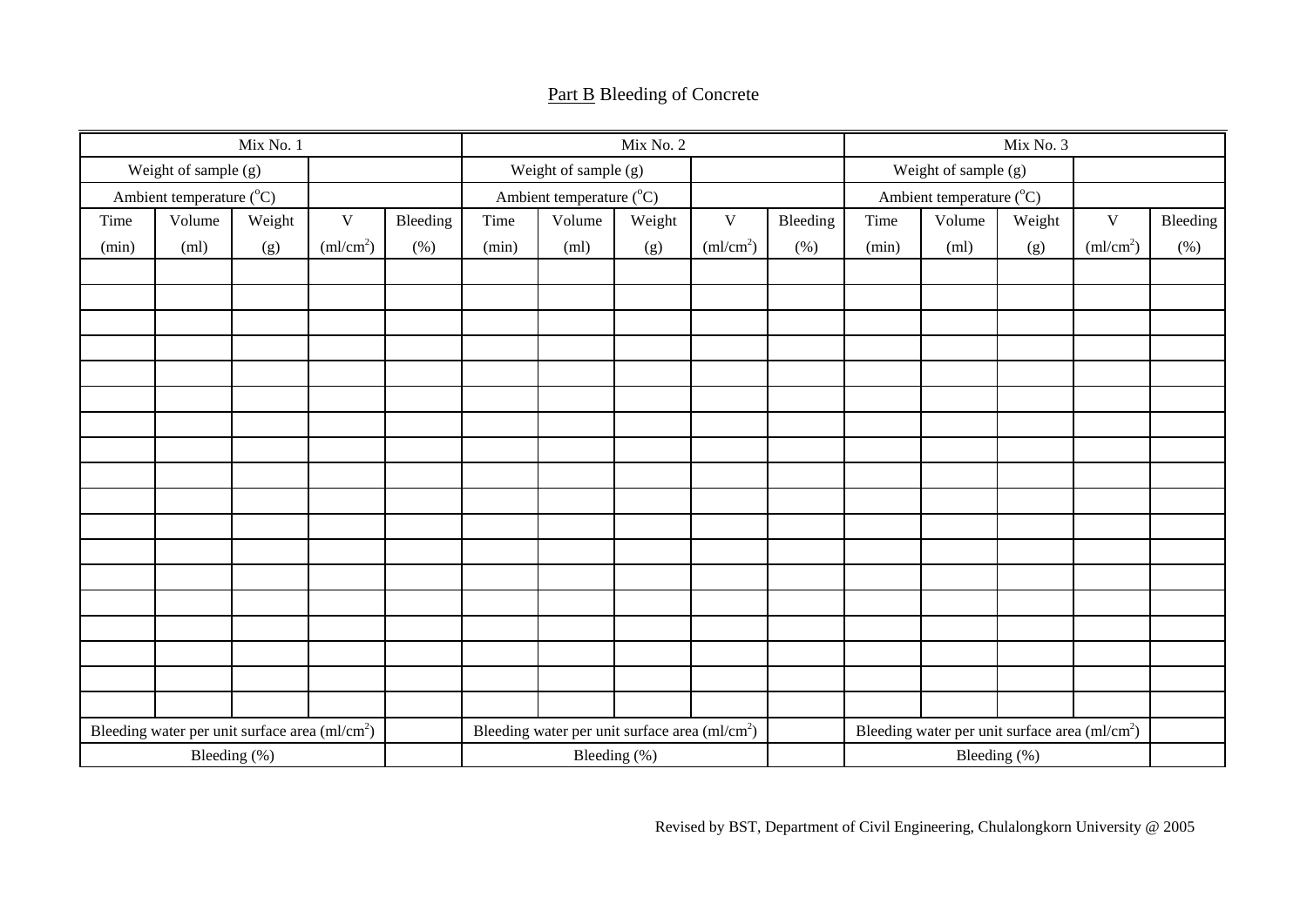| Mix No. 1                     |                             |                 |                               |                      | Mix No. 2                   |                               | Mix No. 3  |                   |                             |               |            |
|-------------------------------|-----------------------------|-----------------|-------------------------------|----------------------|-----------------------------|-------------------------------|------------|-------------------|-----------------------------|---------------|------------|
|                               | Weight of sample (g)        |                 |                               | Weight of sample (g) |                             |                               |            |                   | Weight of sample (g)        |               |            |
|                               | Relative humidity (%)       |                 |                               |                      | Relative hunidity (%)       |                               |            | Relative humidity |                             |               |            |
|                               | Ambient temperature (°C)    |                 |                               |                      | Ambient temperature (°C)    |                               |            |                   | Ambient temperature (°C)    |               |            |
| Time                          | Force                       | Bearing area    | Resistance                    | Time                 | Force                       | Bearing area                  | Resistance | Time              | Force                       | Bearing area  | Resistance |
| (min)                         | (N)                         | $\text{(mm}^2)$ | (MPa)                         | (min)                | (N)                         | $\text{mm}^2$                 | (MPa)      | (min)             | (N)                         | $\text{mm}^2$ | (MPa)      |
|                               |                             |                 |                               |                      |                             |                               |            |                   |                             |               |            |
|                               |                             |                 |                               |                      |                             |                               |            |                   |                             |               |            |
|                               |                             |                 |                               |                      |                             |                               |            |                   |                             |               |            |
|                               |                             |                 |                               |                      |                             |                               |            |                   |                             |               |            |
|                               |                             |                 |                               |                      |                             |                               |            |                   |                             |               |            |
|                               |                             |                 |                               |                      |                             |                               |            |                   |                             |               |            |
|                               |                             |                 |                               |                      |                             |                               |            |                   |                             |               |            |
|                               |                             |                 |                               |                      |                             |                               |            |                   |                             |               |            |
|                               |                             |                 |                               |                      |                             |                               |            |                   |                             |               |            |
|                               |                             |                 |                               |                      |                             |                               |            |                   |                             |               |            |
|                               |                             |                 |                               |                      |                             |                               |            |                   |                             |               |            |
|                               |                             |                 |                               |                      |                             |                               |            |                   |                             |               |            |
|                               |                             |                 |                               |                      |                             |                               |            |                   |                             |               |            |
|                               |                             |                 |                               |                      |                             |                               |            |                   |                             |               |            |
|                               |                             |                 |                               |                      |                             |                               |            |                   |                             |               |            |
|                               |                             |                 |                               |                      |                             |                               |            |                   |                             |               |            |
|                               |                             |                 |                               |                      |                             |                               |            |                   |                             |               |            |
| Time of initial setting (min) |                             |                 | Time of initial setting (min) |                      |                             | Time of initial setting (min) |            |                   |                             |               |            |
|                               | Time of final setting (min) |                 |                               |                      | Time of final setting (min) |                               |            |                   | Time of final setting (min) |               |            |

## Part C Time of Setting of Concrete Mixtures by Penetration Resistance